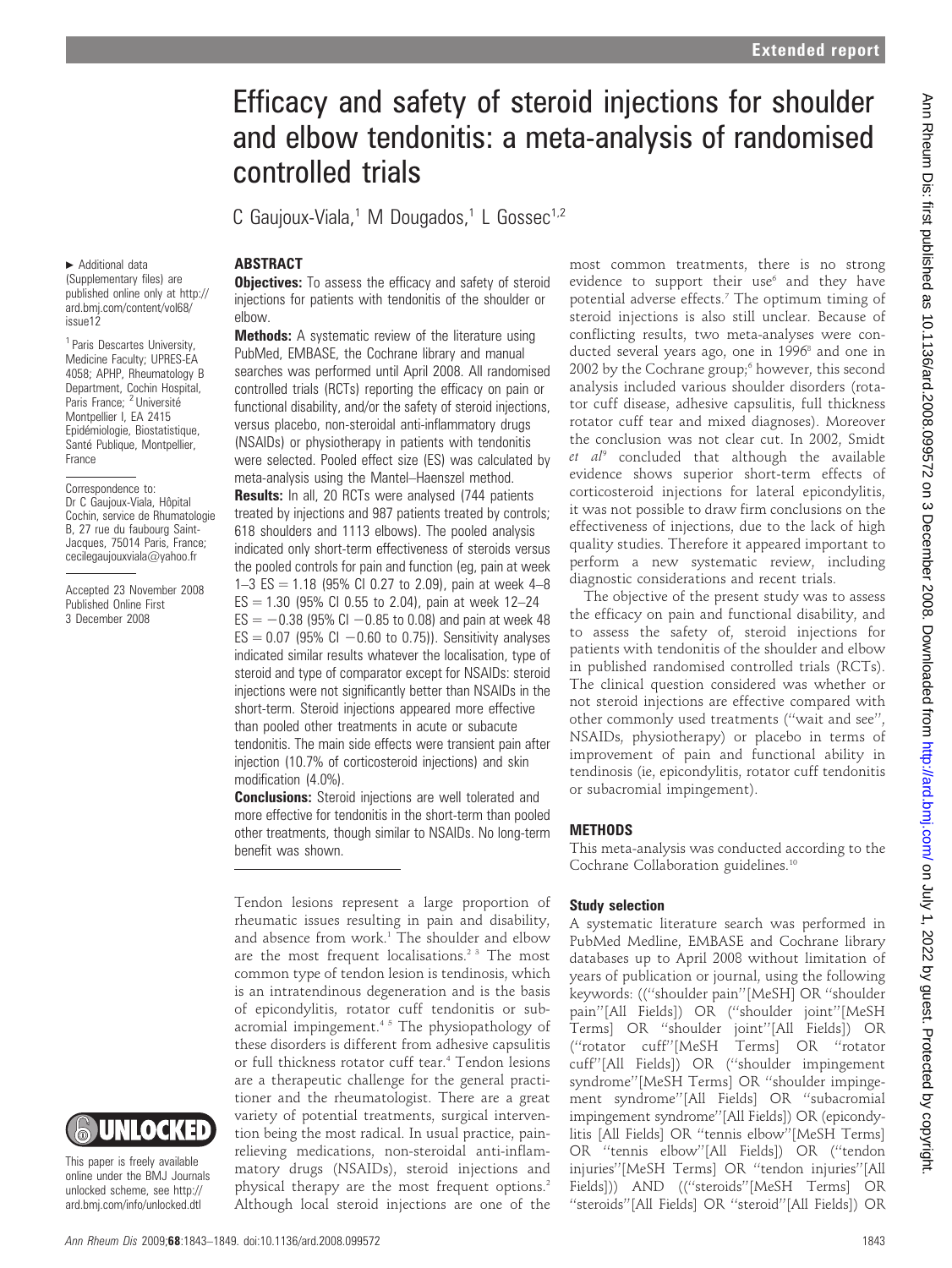(''glucocorticoids''[MeSH Terms] OR ''glucocorticoids''[All Fields] OR ''glucocorticoids''[Pharmacological Action])). The limits were English or French language and clinical trial or RCT. In addition, reference lists of the papers initially detected were manually searched to identify additional relevant reports.

The trials were initially selected on the basis of their titles and abstract, then on the full texts. The inclusion criteria were all RCTs reporting the efficacy on pain and/or function, and/or the safety of steroid injections versus placebo, ''wait and see'', NSAIDs or physiotherapy in patients with epicondylitis, rotator cuff tendonitis or subacromial impingement. Articles reporting no interpretable results (data required included mean (SD)) for any of the three outcome measures (pain, function and safety) were not analysed.

## Data collection

One investigator (CGV) selected the articles and collected the data using a predetermined form. The following methodological features were collected: blinding, intention to treat analysis or not and number of participants who completed follow-up. The Jadad scale was applied, $11$  which contains two questions for randomisation and masking and one question evaluating the reporting of withdrawals and dropouts. Each question entails a yes or no response option. In total, 5 points can be awarded, with higher scores indicating higher quality. For each trial, demographic characteristics (sex, mean age), tendinosis features and duration, type of steroid (with doses and number of injections), type of comparator and duration of follow-up were collected. Acute/subacute and chronic disease were defined as having a symptom duration of  $<$ 12 weeks versus  $\ge$ 12 weeks, respectively. Pain intensity was extracted from the studies, as available, by a 100 mm visual analogue scale (VAS), the Patient Related Forearm Evaluation Questionnaire (PREFQ)-pain,<sup>12</sup> or other pain scores; physical function was extracted, as available, by the Disabilities of the Arm, Shoulder and Hand (DASH) score,<sup>13</sup> the PREFQ-function,<sup>12</sup> the total constant score,<sup>14</sup> the limitation of function 10-point Likert scale,<sup>15</sup> or the function scores (0-3 scale, $16$  0-5 scale).<sup>17</sup> Pain intensity and physical function assessed by different scores according to different studies were transformed linearly to fit the range 0–100, in which 0 was the best situation and 100 the worst. Efficacy was assessed by the change in overall pain intensity and/or physical function status between baseline and week 1 to 3, week 4 to 8, week 12 to 24 and week 48 (as available according to the studies) in steroid injection and control groups.

In order to evaluate safety, data were extracted from each study in active and control groups regarding the number and the type of all adverse events reported.

#### Statistical analysis

In each trial the effect size (ES) or the standardised response mean (SRM) were determined to assess the magnitude of treatment effect. The ES is calculated as the ratio of the treatment effect (mean differences in treatment group minus differences in control group) to the pooled standard deviation of these differences.18 Improvement (eg, lower pain VAS) was considered as a positive change. This calculation entails the use of means for baseline and final data with a measure of variability such as SD. Every effort was made to calculate the ES in all studies. If the SD was given in only one group it was used as baseline SD for both groups. However, if no measure of variability was given the ES could not be extrapolated and we calculated the SRM (mean change divided by SD of the change)

when available. By convention, an  $ES < 0.2$  is usually considered as trivial; 0.2–0.5 as small; 0.5–0.8 as moderate; 0.8–1.2 as important and  $>1.2$  as very important.<sup>19</sup> SRM values  $>0.8$  are considered as large. Pooled ES and pooled SRM were calculated by meta-analysis, using the Mantel–Haenszel method. The RevMan V.4.2 statistical software (Review Manager, Copenhagen, Denmark) was used. Primary analyses examined pooled ES and pooled SRM of steroid injections versus controls for pain intensity and physical function. Sensitivity analyses were calculated within subgroups of studies decided a priori (joint involved, duration of pain, type of steroid and type of comparator) to assess the robustness of the main conclusions. Statistical heterogeneity was tested by Q test  $(\chi^2)$ .<sup>20</sup> All metaanalyses were carried out with use of random effects model in case of significant heterogeneity. The number needed to harm (NNH) was used to assess steroid injections safety. Harm was primarily defined by the occurrence of one or more adverse events. The NNH is the number of patients that should be treated to observe the occurrence of one extra adverse event in the treatment group compared to the control group. The advantage of the NNH is that it reflects an absolute risk increase, and because it is related to the control event rate, it reflects the true baseline or underlying risk of the study population.21 For rational decision making in daily clinical practice, absolute measures such as NNH may be more meaningful than relative measures.<sup>22</sup> Because of the large and non-significant confidence intervals around the steroid injection adverse event rates, confidence intervals were not reported for the NNH, as proposed by McQuay and Moore.<sup>23</sup>

# RESULTS

# Literature search results and trials characteristics

Initially, 218 potentially relevant articles were screened. From them, 199 were excluded. Finally, after manually searching the reference lists, 20 randomised trials were included: 16 for efficacy and 19 for safety (selection process shown in Supplementary material). Thus, this systematic review included 1731 patients; 744 (43.0%) patients treated by injection and 987  $(57.0\%)$  patients treated by other treatments  $(n = 570)$  or placebo ( $n = 417$ ). A total of 618 (35.7%) presented with a shoulder lesion and 1113 (64.3%) with an elbow lesion. The mean (SD) age of these patients was 47.6 (4.8) years and 694 (38%) were women. Patient characteristics are detailed in table 1 and trial characteristics in the Supplementary material.

The methodological quality was correct: the mean (SD) Jadad score was 3.1 (0.9) (range 1–5). In all, 13 (65%) trials performed intention to treat (ITT) analyses (see Supplementary material). Of the 16 trials for efficacy, 9 included a flowchart or described precisely the patient selection process and outcome, 14 used a concealed random allocation and 11 presented differences in change with confidence intervals, 2 with interquartile range and 2 with standard error of the mean.

#### Efficacy of steroid injections

Of the 20 RCTs analysed, 16 provided the required data to calculate the efficacy on pain intensity for 511 participants who received steroid injections and for 763 who received a comparator. Eight studies concerned shoulder tendinosis and eight epicondylitis. The data on function were extracted from 7 RCTs: 4 concerning the shoulder and 3 concerning the elbow (a total of 614 patients). The characteristics of these trials are summarised in the Supplementary material and the ES or SRM for pain intensity and physical function at different end points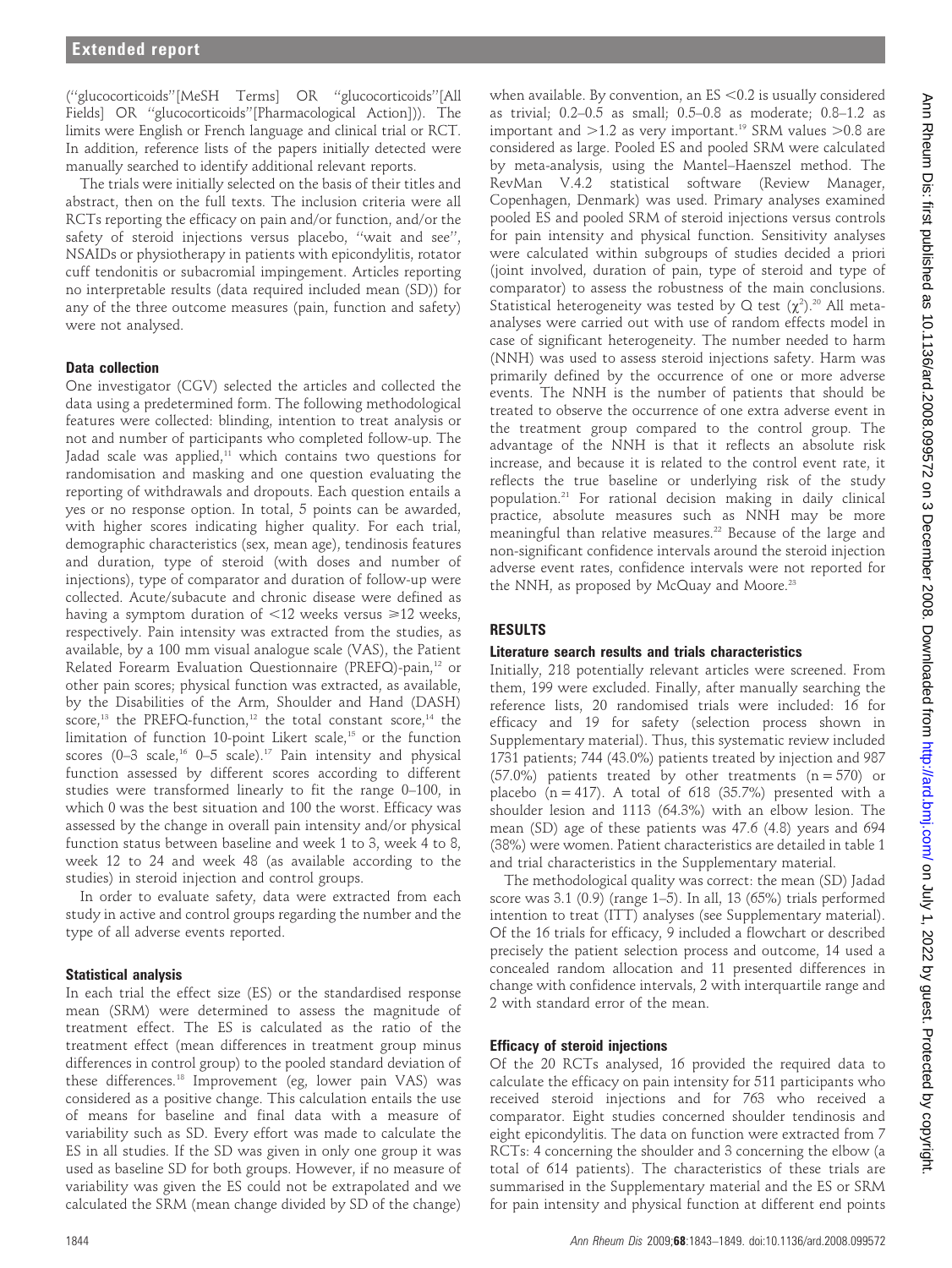| <b>Table 1</b> Characteristics of patients with tendonitis included in a meta-analysis of randomised controlled |  |  |  |
|-----------------------------------------------------------------------------------------------------------------|--|--|--|
| trials of steroid injections for shoulder and elbow tendonitis                                                  |  |  |  |

|                                                                                                     | <b>All patients</b> | <b>Injection group</b><br>(steroids) | <b>Control group</b> |
|-----------------------------------------------------------------------------------------------------|---------------------|--------------------------------------|----------------------|
| Number of patients                                                                                  | 1731                | 744                                  | 987                  |
| Mean (SD) age, years                                                                                | 47.5(4.9)           | 48.2 (5.2)                           | 47.3(5.8)            |
| Female sex. n (%)                                                                                   | 659 (38)            | NA.                                  | <b>NA</b>            |
| Number of patients with shoulder lesion: rotator cuff tendonitis<br>and subacromial impingement (%) | 618 (33.9)          | 315                                  | 303                  |
| Acute                                                                                               | $-253(40.9)$        | $-122$                               | $-131$               |
| Chronic                                                                                             | $-245(39.6)$        | $-103$                               | $-142$               |
| Heterogeneous                                                                                       | $-120(19.4)$        | $-90$                                | $-30$                |
| Number of patients with elbow lesion: epicondylitis (%)                                             | 1113 (64.3)         | 429                                  | 684                  |
| Acute                                                                                               | $-513(46.1)$        | $-168$                               | $-345$               |
| Chronic                                                                                             | $-483(43.4)$        | $-208$                               | $-275$               |
| Heterogeneous                                                                                       | $-117(10.5)$        | $-53$                                | $-64$                |

Acute: <12-week symptom duration; chronic: ≥12-week symptom duration, heterogeneous: variable symptom duration. NA, not available.

(week 1 to 3, week 4 to 8, week 12 to 24 and week 48) are detailed in table 2.

The pooled analysis is shown table 3, and indicated shortterm effectiveness (1–3 weeks and 4–8 weeks) of steroids (figs 1 and 2). At longer-term follow-up no difference for pain could be detected, and steroid injections appeared less effective particularly on functional disability than pooled other treatments.

## Heterogeneity

The heterogeneity was substantial for pain, and to a lesser extent for function, at week 1–3 and at week 4–8 (for example pain ES:  $Q = 99.25$  for 6 degrees of freedom;  $p < 0.001$  and  $Q = 197.35$  for 10 degrees of freedom;  $p < 0.001$ ). The other results were homogeneous.

#### Sensitivity analyses: location and steroid used

In the assessment of heterogeneity, sensitivity analyses showed no changes in the conclusions according to the localisation, or the type of steroid (data not shown).

# Sensitivity analyses: type of comparator

Steroid injections were more efficient in the short-term (week 1 to 3 and week 4 to 8) than different comparators (table 3). However the pooled ES versus NSAIDs were not significant in the short-term; long-term results were significant but are issued from a single study.16 Moreover steroid injection was shown to have a more important benefit on pain compared to placebo than to physiotherapy: pain at week 4–8 versus placebo ES = 1.67 (95% confidence interval (CI) 0.56 to 2.78) versus pain at week 4–8 versus physiotherapy  $ES = 0.51$  (95% CI 0.19) to  $0.84$ ) ( $p<0.001$ ).

# Sensitivity analyses: disease duration

This meta-analysis suggested that steroid injections are more effective in acute or subacute tendonitis (duration of symptoms below 12 weeks) than in chronic disease: pain at week 1–3  $SRM = 3.35$  (95% CI 1.63 to 5.08) versus 0.37 (95% CI -0.17 to  $0.92)$  (p $<0.001$ ).

# Safety of steroid injections

In all, 19 studies (no. of patients = 1754) provided suitable data to assess corticosteroid injection safety. The main side effects were transient pain after injection (10.7% of corticosteroid injection) and skin atrophy or depigmentation (4.0%). There

were no treatment discontinuations for toxicity. The NNH for steroid injection versus other commonly used treatments was 26 (ie, 26 patients would need to be treated to observe the occurrence of 1 extra adverse event in the injection group) compared to all the comparators, and versus placebo it was 9; however, the confidence intervals were not significant. The NNH values versus each comparator and calculated for each adverse event are provided in table 4.

# **DISCUSSION**

This meta-analysis indicated short-term effectiveness (1–3 weeks and 4–8 weeks) of steroid injections in shoulder and elbow tendinosis on pain and functional disability, but at longer-term follow-up no difference for pain could be detected and steroid injections appeared less effective for function than pooled other treatments. Compared to NSAIDs however, steroid injections did not appear statistically more efficacious in the short term.

There is little consensus on the optimum timing of corticosteroid injections in tendonitis, relative to the symptom duration. Some experts advocate injections when the patient does not respond to a certain period of rest  $(2 \text{ or } 3 \text{ months})$ ,<sup>34</sup> whereas others argue that injectable steroids should be deferred as long as possible.<sup>35</sup> However, this meta-analysis has shown that steroid injections are more effective in acute or subacute tendonitis (duration of symptoms below 12 weeks) than in chronic disease. Therefore our results indicate that the optimum timing for steroid injections may be in the early weeks of tendonitis symptoms.

Despite the high level of interest in the aetiologies, diagnosis and treatment of tendonitis in the literature, there are relatively few randomised controlled trials and the outcomes used are heterogeneous. Physical function was rarely assessed by the same score in different studies. In some studies the ES or the SRM could not be extrapolated either due to lack of data or to inappropriate outcomes (eg, qualitative evaluation). Another limitation of this review is possible publication bias (ie, negative trials are often unpublished, which may have overestimated the beneficial effect of corticosteroid injections).

Several reviews on the utility of steroid injections in shoulder pain have been performed and conflicting results found, but the studies analysed assessed a wide variety of conditions and disorders (including frozen shoulder) and there was often no pooling of results.<sup>36 37</sup> A Cochrane review found that subacromial steroid injection was effective in improving the range of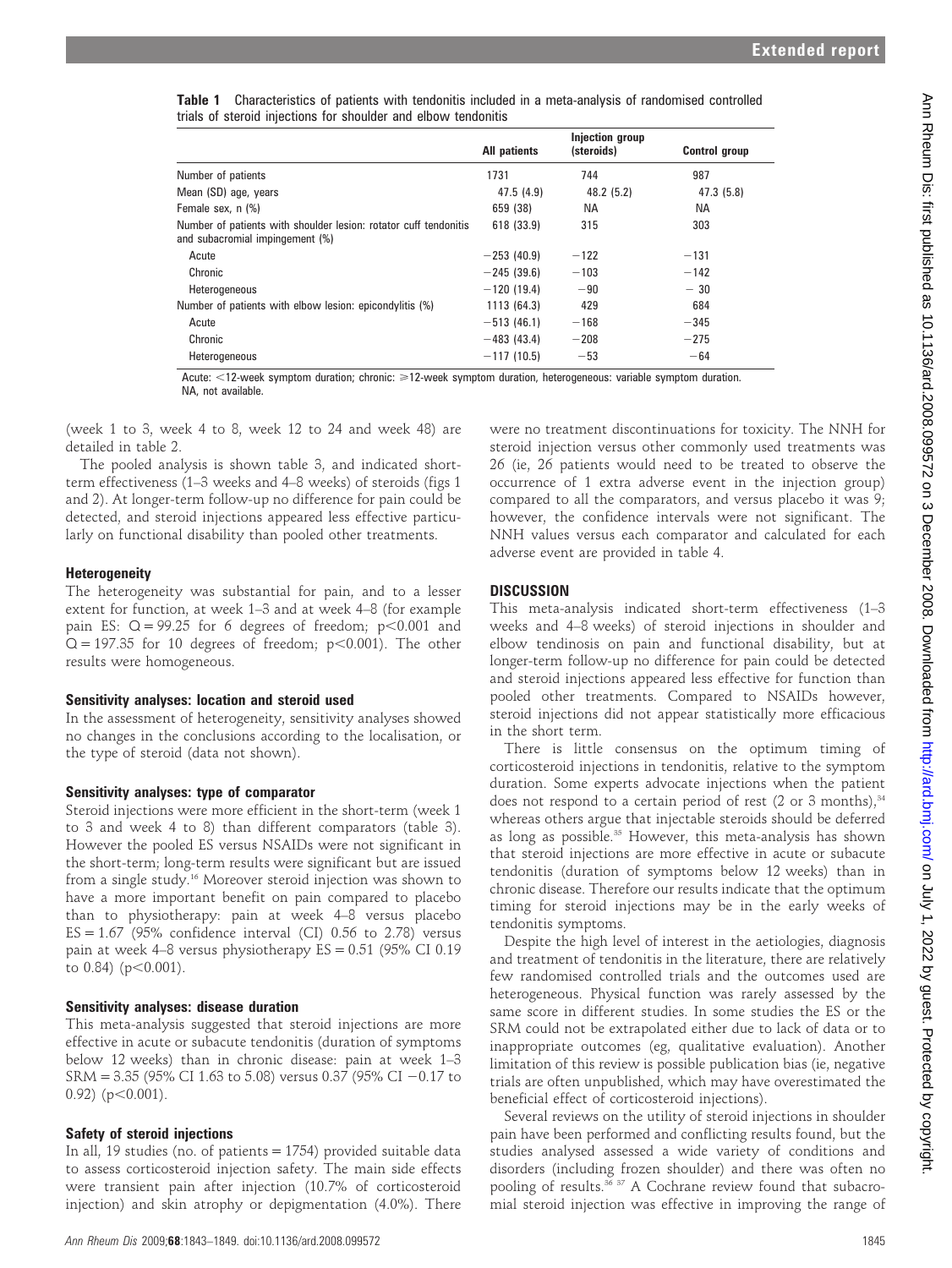| Reference                                     | Comparator      | <b>Outcome measure</b>                                | Week 1-3                        | Week 4-8                                              | Week 12–24                                                                                                         | Week 48                             |
|-----------------------------------------------|-----------------|-------------------------------------------------------|---------------------------------|-------------------------------------------------------|--------------------------------------------------------------------------------------------------------------------|-------------------------------------|
| Vecchio et al<br>$(1993)^{24}$                | Placebo         | Pain VAS                                              | $SRM = 1.16$ (0.58 to<br>1.72)  | $SRM = 0.90$ (0.34 to<br>1.44)                        | $SRM = 0.00$ (-0.53 to<br>0.53)                                                                                    | ΝA                                  |
| Adebajo et al<br>$(1990)^{16}$                | Placebo         | Pain VAS                                              | ΝA                              | $SRM = 1.09$ (0.40 to<br>(1.73)                       | ΝA                                                                                                                 | ΝA                                  |
|                                               |                 | Limitation of function<br>$(0-3 \text{ scale})$       | ΝA                              | $SRM = 3.22$ (2.23 to<br>4.08)                        | ΝA                                                                                                                 | NА                                  |
|                                               | Oral diclofenac | Pain VAS                                              | ΝA                              | $SRM = 0.43 (-0.21)$<br>1.05)                         | ΝA                                                                                                                 | ΝA                                  |
|                                               |                 | Limitation of function<br>$(0-3 \text{ scale})$       | ΝA                              | $SRM = 0.00$ (-0.62 to<br>0.62)                       | ΝA                                                                                                                 | ΝA                                  |
| White et al $(1986)^{25}$                     | Indomethacine   | Pain VAS                                              | ΝA                              | $ES = -0.21$ (-0.83 to<br>0.41)                       | ΝA                                                                                                                 | NА                                  |
| Berry et al $(1980)^{26}$                     | Placebo         | Pain VAS                                              | $ES = -0.17$ (-0.96 to<br>0.64) | $ES = -0.68$ (-1.48 to<br>0.16)                       | ΝA                                                                                                                 | ΝA                                  |
|                                               | Physiotherapy   | Pain VAS                                              | $ES = 0.14 (-0.67)$<br>0.93)    | $ES = 0.19 (-0.62 to 0.99)$                           | NA                                                                                                                 | ΝA                                  |
| Petri <i>et al</i> (1987) <sup>17</sup>       | Placebo         | Pain score                                            | $SRM = 0.45$ (-0.12 to<br>1.00) | $SRM = 0.66$ (0.08 to 1.22)                           | NA                                                                                                                 | ΝA                                  |
|                                               |                 | Limitation of function<br>$(0-5 \text{ scale})$       | $SRM = 0.64$ (0.06 to<br>(1.19) | $SRM = 0.39$ (-0.17 to<br>0.95)                       | ΝA                                                                                                                 | ΝA                                  |
|                                               | Naproxen        | Pain score                                            | $SRM = 0.11$ (-0.45 to<br>0.66) | $SRM = 0.12$ (-0.43 to<br>0.68)                       | ΝA                                                                                                                 | ΝA                                  |
|                                               |                 | Limitation of function<br>$(0-5 \text{ scale})$       | $SRM = 0.10$ (-0.46 to<br>0.65) | $SRM = -0.05$ (-0.60 to<br>0.51)                      | ΝA                                                                                                                 | ΝA                                  |
| Alvarez et al<br>$(2005)^{13}$                | Placebo         | Pain VAS                                              | $ES = 0.26$ (-0.24 to<br>0.76)  | $ES = -0.29$ (-0.78 to<br>0.22)                       | $ES = -0.41$ (-0.93 to<br>0.11)                                                                                    | ΝA                                  |
|                                               |                 | DASH                                                  | $ES = 0.19 (-0.31)$<br>0.69)    | $ES = -0.09$ (-0.58 to<br>0.41)                       | $ES = -0.27$ (-0.76 to<br>0.24)                                                                                    | ΝA                                  |
| McInerney et al<br>$(2003)^{27}$              | Wait and see    | Pain VAS                                              | ΝA                              | ΝA                                                    | $ES = 0.10 (-0.31$ to 0.52)                                                                                        | ΝA                                  |
| Akgün et al (2004) <sup>14</sup>              | Placebo         | Pain VAS<br><b>Total Constant score</b>               | ΝA<br>ΝA                        |                                                       | $ES = 0.71$ (-0.02 to 1.40) $ES = 0.28$ (-0.42 to 0.97)<br>$ES = 0.35$ (-0.36 to 1.04) $ES = 0.09$ (-0.61 to 0.78) | NА<br>ΝA                            |
| Lewis <i>et al</i> $(2005)^{28}$              | Placebo         | Pain VAS                                              | $SRM = 7.08$ (6.04 to<br>8.03)  | ΝA                                                    | ΝA                                                                                                                 | ΝA                                  |
|                                               | Naproxen        | Pain VAS                                              | $SRM = 5.43$ (4.57 to<br>6.21)  | ΝA                                                    | ΝA                                                                                                                 | ΝA                                  |
| Hay <i>et al</i> (1999) <sup>15</sup>         | Placebo         | Pain VAS                                              | ΝA                              | $ES = 1.57$ (1.14 to 1.99)                            | $ES = 0.00 (-0.37 \text{ to } 0.37)$                                                                               | $ES = 0.00$ (-0.37 to 0.37)         |
|                                               |                 | Impairment of<br>function (10 point)<br>Likert scale) | ΝA                              | $ES = 0.90$ (0.50 to 1.28)                            | $ES = -0.22$ (-0.6 to 0.15)                                                                                        | $ES = 0.00$ (-0.37 to 0.37)         |
|                                               | Naproxen        | Pain VAS                                              | ΝA                              | $ES = 2.07$ (1.58 to 2.52)                            | $ES = 0.41$ (0.03 to 0.80)                                                                                         | $ES = 0.41$ (0.03 to 0.80)          |
|                                               |                 | Impairment of<br>function (10 point<br>Likert scale)  | ΝA                              | $ES = 1.35$ (0.92 to 1.76)                            | $ES = -0.45$ (-0.83 to<br>$-0.06$                                                                                  | $ES = 0.00$ (-0.38 to 0.38)         |
| Smidt et al (2002) <sup>29</sup> Wait and see |                 | Pain VAS                                              | $SRM = 1.51$ (1.09 to<br>(1.90) | $SRM = 1.49$ (1.08 to<br>(1.88)                       | $SRM = 0.3$ (-0.06 to 0.66) $SRM = -0.15$ (-0.51 to                                                                | 0.20)                               |
|                                               |                 | Elbow disability                                      | $SRM = 1.45$ (1.04 to<br>1.84)  | $SRM = 1.46$ (1.05 to<br>(1.85)                       | $SRM = 0.10$ (-0.26 to<br>0.45)                                                                                    | $SRM = -0.36$ (-0.72 to<br>0.00)    |
|                                               | Physiotherapy   | Pain VAS                                              | $SRM = 1.49$ (1.08 to<br>1.87)  | $SRM = 1.21$ (0.82 to<br>(1.58)                       | $SRM = -0.04 (-0.39)$<br>0.31)                                                                                     | $SRM = -0.41$ (-0.76 to<br>$-0.05)$ |
|                                               |                 | Elbow disability                                      | $SRM = 1.21$ (0.82 to<br>(1.58) | $SRM = 1.13$ (0.74 to<br>(1.50)                       | $SRM = -0.23$ (-0.58 to<br>0.12)                                                                                   | $SRM = -0.58$ (-0.93 to<br>$-0.22)$ |
| Price et al $(1991)^{30}$                     | Placebo         | Pain VAS                                              | ΝA                              | $ES = 6.37$ (4.98 to 7.58)                            | $ES = -2.21$ (-2.85 to<br>$-1.50)$                                                                                 | ΝA                                  |
| Bisset et al $(2006)^{31}$                    | Wait and see    | Pain VAS                                              |                                 | $ES = 1.52$ (1.12 to 1.90) $ES = 1.18$ (0.80 to 1.54) | $ES = -0.50$ (-0.84 to<br>$-0.15)$                                                                                 | $ES = -0.64$ (-0.99 to<br>$-0.29)$  |
|                                               | Physiotherapy   | Pain VAS                                              |                                 | $ES = 0.99$ (0.63 to 1.35) $ES = 0.56$ (0.21 to 0.90) | $ES = -0.81$ (-1.16 to<br>$-0.45)$                                                                                 | $ES = -0.76$ (-1.11 to<br>$-0.40)$  |
| Tonks et al (2006) <sup>12</sup> Wait and see |                 | PREFQ-pain                                            | ΝA                              | $SRM = 1.96$ (0.88 to<br>(2.89)                       | ΝA                                                                                                                 | ΝA                                  |
|                                               |                 | PREFQ-function                                        | ΝA                              | $SRM = 1.31$ (0.34 to<br>2.17)                        | ΝA                                                                                                                 | ΝA                                  |
|                                               | Physiotherapy   | PREFQ-pain                                            | ΝA                              | $SRM = 1.20$ (0.18 to<br>2.11)                        | ΝA                                                                                                                 | ΝA                                  |
|                                               |                 | PREFQ-function                                        | ΝA                              | $SRM = 1.45$ (0.40 to<br>2.38)                        | ΝA                                                                                                                 | ΝA                                  |

Table 2 Effect size and standardised response mean of controlled trials comparing steroid injections with placebo or other comparator for pain intensity and physical function in patients with tendonitis

**Continued**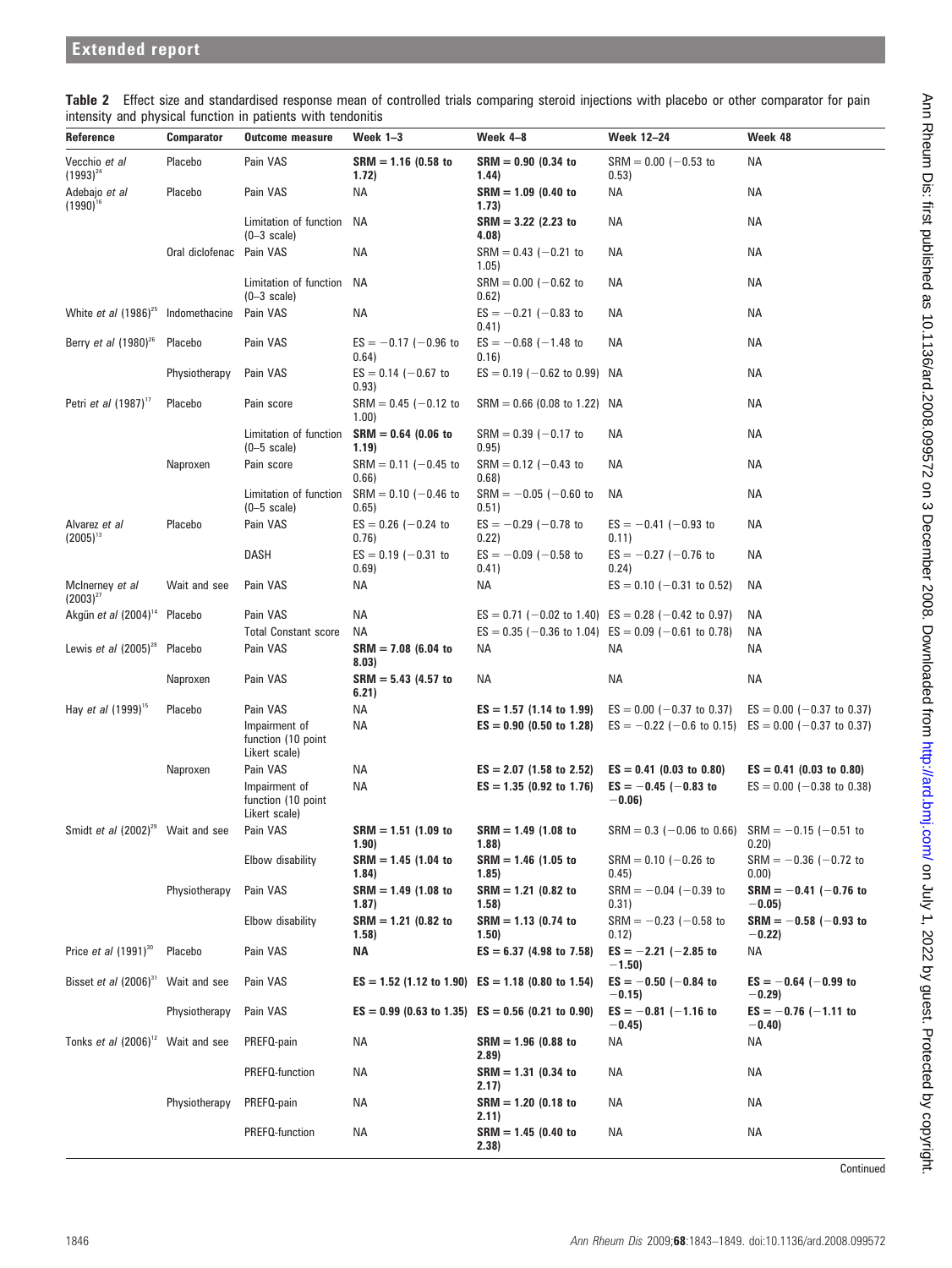Table 2 Continued

| Reference                               | <b>Comparator</b> | <b>Outcome measure</b> | Week $1-3$                      | Week 4–8                   | Week 12-24 | Week 48                   |
|-----------------------------------------|-------------------|------------------------|---------------------------------|----------------------------|------------|---------------------------|
| Saartok et al<br>$(1986)^{32}$          | Naproxen          | Pain score (0-8)       | $ES = -0.05$ (-0.90 to<br>0.81) | ΝA                         | <b>NA</b>  | <b>NA</b>                 |
| Stahl <i>et al</i> (1997) <sup>33</sup> | Placebo           | Pain VAS               | <b>NA</b>                       | $ES = 3.60$ (2.74 to 4.36) | NA         | $ES = 1.2$ (0.63 to 1.73) |

Results are presented as effect (95% CI). Significant results are in bold type.

DASH, Disabilities of the Arm, Shoulder and Hand; ES, effect size; NA, not available; PREFQ, Patient Related Forearm Evaluation Questionnaire; SRM, standardised response mean; VAS, visual analogue scale.

abduction. Arrol et  $a^{138}$  conducted a meta-analysis using a binary outcome (''improvement or not'') and concluded that subacromial injections of steroids are effective for improvement for rotator cuff tendonitis up to a 9-month period, and that they are also probably more effective than NSAIDs. Concerning epicondylitis, Labelle et  $a^{39}$  concluded that there was insufficient scientific evidence to support the use of corticosteroid injections. In 1996, Assendelft et  $al^8$  conducted a meta-analysis using a binary outcome (''success or failure''). The pooled analysis indicated short-term effectiveness of steroid injections.

However, this review differs from these earlier works in several important respects. Firstly, it included diagnostic considerations and attempted to differentiate studies based upon the nature of the populations being studied, recognising that the benefits of treatment may vary for different underlying causes of shoulder or elbow pain. This analysis was thus centred on tendinosis. Secondly, steroid injections were compared to placebo but also to other commonly used treatments (''wait and see'', NSAIDs, physiotherapy) and this heterogeneity in comparators was taken into account, leading to sensitivity analyses. Thirdly, effect sizes were calculated for the different reported outcome measures in different trials. This enabled a direct comparison between studies using the same scale, whatever the outcome measure. If the ES could not be calculated, another pooled measure of effect, the SRM, was calculated when available in order not to lose information. Fourthly, time since injections was taken into account, as efficacy was assessed by the change in overall pain intensity and/or physical functional status between baseline and week 1 to 3, week 4 to 8, week 12 to 24 and week 48. In spite of these measures, statistical testing revealed heterogeneity during the

first weeks. The a priori defined sensitivity analyses showed no changes in the main conclusions with the localisation, duration of pain, or type of corticoid. Some other possible reasons for this heterogeneity are variation in study quality (but only three Jadad scores were lower than 3), differences in the type of patients included or the composition of the various injection fluids, variation in the number and interval of injections (four studies allowed up to two injections and two studies up to three injections) and different methods of outcome measurement. In addition, diagnostic accuracy is always a difficulty in particular for shoulder disorders: selection may have influenced the results, as patients who were heterogeneous may have been included in the original RCTs.

Accuracy of placement of the needle for injections may also be an issue. Eustace et al indicated that, even in the hands of musculoskeletal specialists, only a minority of injections for shoulder pain are performed accurately (29% of subacromial injections) and that outcome significantly correlates with accuracy of injection.<sup>40</sup> In the present meta-analysis, radiographic confirmation of appropriate needle placement and adequate technique was carried out only on the first 10 patients in the study by Alvarez et al.<sup>13</sup>

Although steroid injections were more efficacious in the first weeks than pooled comparators, importantly, steroid injections did not demonstrate superiority in the first weeks either for pain or for functional disability compared to NSAIDs. This is an important finding since NSAIDs are a widely used and relatively safe therapeutic option in tendonitis, leading to questions regarding the role of steroid injections in these pathologies. In usual care, steroid injections are in fact most often performed after NSAIDs have been prescribed but without sufficient

| Pain standardised response<br>Figure 1<br>mean (SRM) at weeks 4-8 versus all | Study<br>or sub-category                                                    | SMD (random)<br>95% CI  | SMD (random)<br>95% CI         |
|------------------------------------------------------------------------------|-----------------------------------------------------------------------------|-------------------------|--------------------------------|
| comparators.                                                                 | Adebajo2pain*                                                               |                         | 1.07 (0.40, 1.74)              |
|                                                                              | Adebajo2painN*                                                              |                         | $0.41 (-0.22, 1.04)$           |
|                                                                              | Petri2pain*                                                                 |                         | 0.66(0.09, 1.23)               |
|                                                                              | Petri2painN*                                                                |                         | $0.14 (-0.41, 0.70)$           |
|                                                                              | Smidt2pain*                                                                 |                         | 1.48 (1.07, 1.88)              |
|                                                                              | Smidt2painph*                                                               |                         | 1.20 (0.82, 1.58)              |
|                                                                              | Tonks2pain*                                                                 |                         | 1.88 (0.84, 2.92)              |
|                                                                              | Tonks2painph*                                                               |                         | 1.15 (0.17, 2.13)              |
|                                                                              | Vecchio2pain*                                                               |                         | 0.99(0.42, 1.55)               |
|                                                                              | Total (95% CI)                                                              |                         | 0.96(0.63, 1.30)               |
|                                                                              | Test for heterogeneity: $\chi^2$ = 23.31, df = 8 (p = 0.003), $I^2$ = 65.7% |                         |                                |
|                                                                              | Test for overall effect: $Z = 5.65$ ( $p < 0.00001$ )                       |                         |                                |
|                                                                              |                                                                             |                         |                                |
|                                                                              | $-10$                                                                       | $-5$<br>Favours control | 10<br><b>Favours treatment</b> |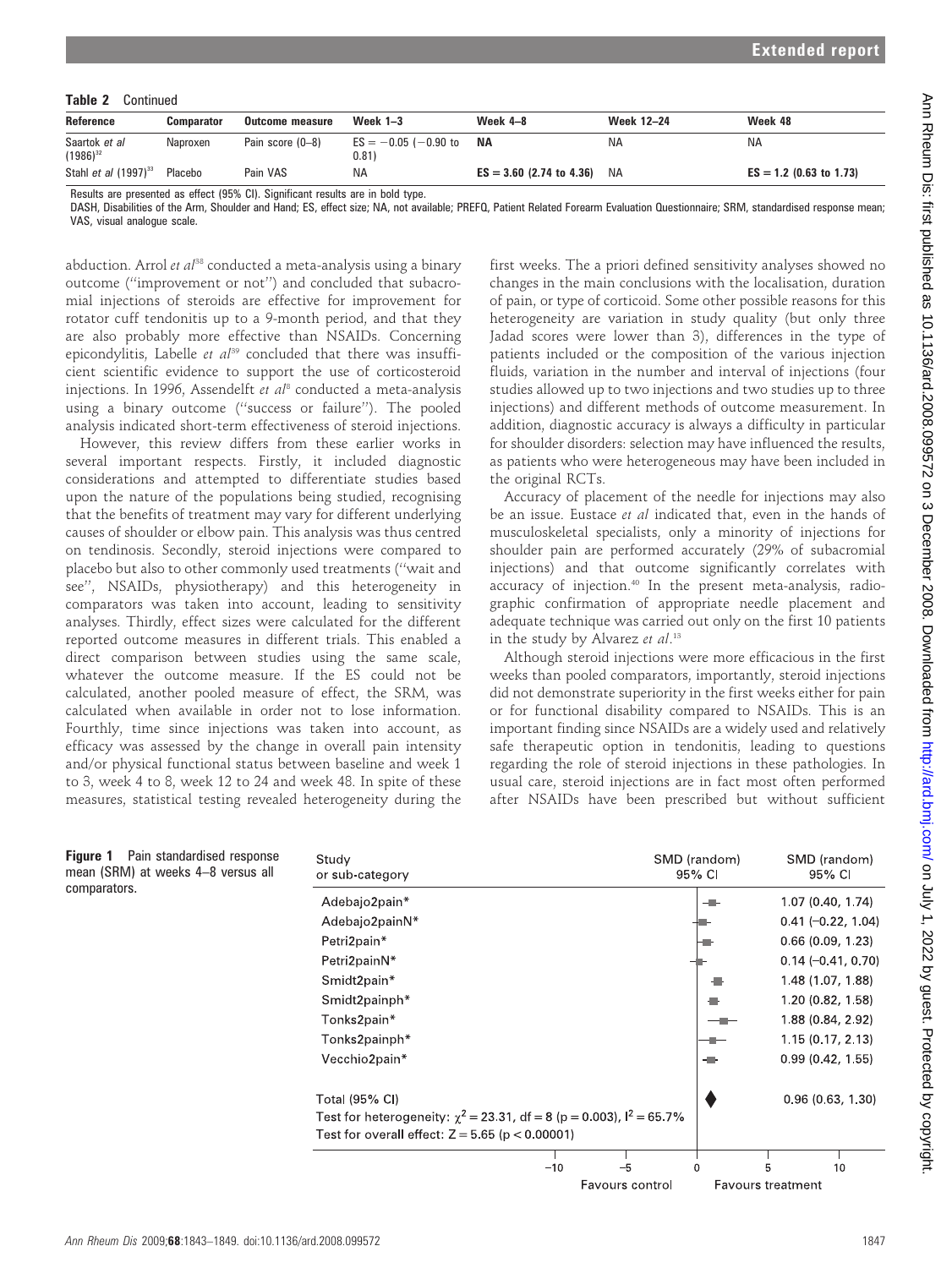Figure 2 Function standardised response mean (SRM) at weeks 4–8 versus all comparators.



efficacy. It should be noted that none of the studies included in this meta-analysis did in fact test this treatment strategy.

Adverse clinical effects of steroid injections were systematically investigated in this meta-analysis. This study indicates steroid injections are well tolerated, with infrequent and minor side effects. The main side effect was transient pain after injection (10.7% of corticosteroid injections). Haker et al assumed that postinjection pain is caused by the volume effect of the injection and the corticosteroid itself.<sup>41</sup> Price et al reported a much lower percentage of postinjection pain for local anaesthetics (11%) than for corticosteroids (50%) for the same volume, indicating a possibly specific irritation caused by steroids.<sup>30</sup> Skin atrophy and depigmentation were the second most frequently reported side effects (4%). Although most side effects are rare and temporary, skin atrophy and depigmentation can be permanent and should be explained to the patient before performing an injection. Although there are clinical reports of tendon ruptures following steroid injections,<sup>42 43</sup> no study reported this adverse event. There is strong evidence to conclude that the risks of serious adverse effects such as tendon rupture and infections after steroid injections for the indications and populations included and with the doses given, are very small.

In summary, these findings suggest that injections of corticosteroids are well tolerated and effective compared with other commonly used treatments (wait and see, physiotherapy) or placebo in terms of improvement of pain and function in tendinosis (epicondylitis, rotator cuff tendonitis or subacromial impingement) in the short term, however no long-term benefit was shown by this meta-analysis. Moreover there appears to be no benefit of steroid injections compared to NSAIDs. This study may lead the doctor to systematically prescribe a course of NSAIDs (if there are no contraindications) before potentially performing a steroid injection. Moreover it may lead the doctor to perform steroid injections mostly in acute or subacute tendonitis, where the potential benefit appears clearer than in chronic disease.

|  |  |  |  | Table 3 Pooled effect size (ES) and pooled standardised response mean (SRM) for steroid injections in tendonitis according to the comparator |  |
|--|--|--|--|----------------------------------------------------------------------------------------------------------------------------------------------|--|
|--|--|--|--|----------------------------------------------------------------------------------------------------------------------------------------------|--|

| <b>Comparator</b> | <b>Outcome</b>      | Week $1-3$                       | Week $4-8$                     | <b>Week 12-24</b>                    | Week 48                             |
|-------------------|---------------------|----------------------------------|--------------------------------|--------------------------------------|-------------------------------------|
| All               | Pain ES             | 1.18 $(0.27$ to 2.09)            | $1.30$ (0.55 to 2.04)          | $-0.38$ ( $-0.85$ to 0.08)           | $0.07$ (-0.60 to 0.75)              |
|                   | Pain SRM            | 2.45 (1.10 to 3.80)              | $0.96$ (0.63 to 1.30)          | $0.10$ (-0.12 to 0.33)               | $-0.28$ (-0.53 to -0.03)            |
|                   | <b>Function ES</b>  | $0.20$ (-0.30 to 0.70)           | $0.66$ (0.03 to 1.30)          | $-0.27$ (-0.49 to -0.04)             | $0.00$ (-0.27 to 0.27)              |
|                   | <b>Function SRM</b> | $0.88$ (0.32 to 1.44)            | $1.06$ (0.45 to 1.66)          | $-0.07$ ( $-0.39$ to 0.25)           | $-0.47$ (-0.72 to -0.22)            |
| Placebo           | Pain ES             | $1.89$ (0.20 to 3.59)            | 1.67 (0.56 to 2.78)            | $-0.45$ ( $-1.01$ to 0.11)           | $0.25$ (-0.82 to 1.32)              |
|                   | Pain SRM            | $2.52$ (0.58 to 4.45)            | 1.16 $(0.79$ to 1.53)          | $0.21$ (-0.09 to 0.50)               | $-0.15$ (-0.51 to 0.20)*            |
|                   | <b>Function ES</b>  | 0.20 ( $-0.30$ to 0.70)*         | $0.41$ (-0.24 to 1.07)         | $-0.17$ ( $-0.45$ to 0.11)           | $0.00$ (-0.37 to 0.37) <sup>*</sup> |
|                   | <b>Function SRM</b> | $1.08$ (0.30 to 1.85)            | $1.57$ (0.55 to 2.59)          | $0.09$ (-0.26 to 0.45)*              | $-0.36$ ( $-0.72$ to 0.00)*         |
| Physiotherapy     | Pain ES             | $0.64$ (-0.18 to 1.47)           | $0.51$ (0.19 to 0.84)          | $-0.83$ (-1.18 to -0.47)*            | $-0.74$ (-1.10 to $-0.39$ )*        |
|                   | Pain SRM            | 1.48 $(1.08 \text{ to } 1.87)^*$ | $1.19$ (0.84 to 1.55)          | $-0.04$ (-0.39 to 0.31)*             | $-0.40$ (-0.76, -0.05)*             |
|                   | <b>Function ES</b>  | <b>NE</b>                        | <b>NE</b>                      | <b>NE</b>                            | <b>NE</b>                           |
|                   | <b>Function SRM</b> | 1.20 (0.82 to $1.58$ )*          | 1.15 $(0.80 \text{ to } 1.51)$ | $-0.23$ (-0.58 to 0.12) <sup>*</sup> | $-0.57$ (-0.93 to -0.22)*           |
| NSAID             | Pain ES             | $-0.04$ (-0.90 to 0.82)*         | $0.95$ (-1.31 to 3.21)         | $0.42$ (0.03 to 0.80)*               | $0.42$ (0.03 to 0.80)*              |
|                   | Pain SRM            | 2.88 $(-2.64 \text{ to } 8.40)$  | $0.26$ (-0.16 to 0.68)         | <b>NE</b>                            | <b>NE</b>                           |
|                   | <b>Function ES</b>  | <b>NE</b>                        | 1.37 (0.94 to 1.79)*           | $-0.46$ (-0.84 to -0.07)*            | $0.00$ (-0.38 to 0.38)*             |
|                   | <b>Function SRM</b> | $0.10$ (-0.45 to 0.66)*          | $-0.04$ ( $-0.45$ to 0.38)     | <b>NE</b>                            | <b>NE</b>                           |

Results are presented as effect (95% CI). Significant results are in bold type.

\*One study.

NE, not estimable; NSAID, non-steroidal anti-inflammatory drug.